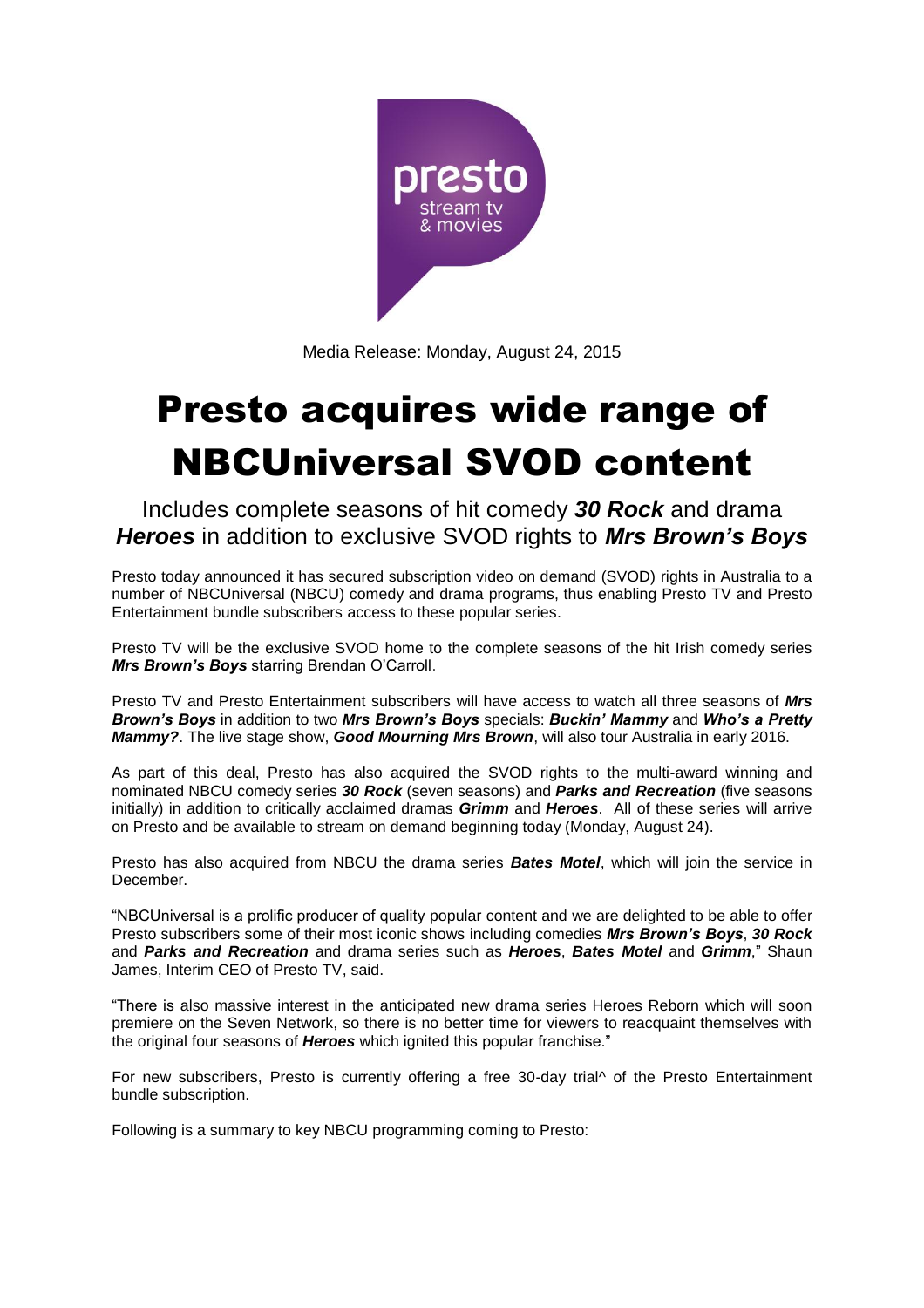# *Mrs Brown's Boys*

Brendan O'Carroll stars as Agnes Brown, a loud-mouthed Irish matriarch who runs her house with an iron fist and whose favourite pastime is meddling in the lives of her six children. Produced by the BBC, The sitcom also stars Jennifer Gibney, Dermot O'Neill and Paddy Houlihan.

# *30 Rock*

Based loosely on the backstage goings on of hit variety show *Saturday Night Live*, *30 Rock* is told through the comedic voice of Emmy® and two-time Golden Globe® winner Tina Fey as variety show producer Liz Lemon. The series also features Alec Baldwin as top network executive Jack Donaghy and Tracy Morgan as Tracy Jordan, the unpredictable star of Lemon's hit variety show, "TGS with Tracy Jordan." All seven seasons of *30 Rock* will be available to Presto TV and the Presto Entertainment Bundle subscribers.

# *Parks and Recreation*

A hilarious ensemble comedy that follows Leslie Knope (Amy Poehler), a mid-level employee in the Parks and Recreation Department of Pawnee, Indiana and her tireless efforts to make her American town just a little bit more fun. The series also stars Rashida Jones, Aziz Ansari and Nick Offerman, Aubrey Plaza, Chris Pratt, Adam Scott and Rob Lowe.

# *Bates Motel*

*Bates Motel* is a contemporary prequel to the genre-defining film *Psycho* and gives a portrayal of how Norman Bates' (Freddie Highmore) psyche unravels through his teenage years. Fans discover the dark, twisted backstory of Norman Bates and how deeply intricate his relationship with his mother, Norma (Vera Farmiga), truly is. *Bates Motel* will join the Presto service in December.

# *Grimm*

Inspired by the classic Grimm Brothers' Fairy Tales, *Grimm* tells the story of Portland homicide detective, Nick Burkhardt (David Giuntoli), who discovers he is descended from an elite line of criminal profilers known as "Grimms", and increasingly finds his responsibilities as a detective at odds with his new responsibilities as a Grimm.

## *Heroes*

People all over the US start to realise they have special abilities, like telekinesis, healing abilities, flying powers, time travel, invisibility, and the ability to absorb other's abilities. One man, known as Sylar, wants to gain all the power of these "heroes" to become the most powerful of all, and stops at nothing to kill these people. In order to protect themselves, these people must help one another before Sylar can destroy them all. All four complete seasons of *Heroes* will be available to Presto TV and Presto Entertainment bundle subscribers.

###

# **[www.presto.com.au](http://www.presto.com.au/)**

## **About Presto**

Presto allows Australians to experience great entertainment on demand, for a low monthly subscription fee. Presto is currently available to its subscribers across Windows PCs, Mac, select iPads/ iPhones, select Android tablets/smartphones, select Samsung Smart TVs and via Google Chromecast. Full list of compatible devices[: presto.com.au/devices.](http://presto.com.au/devices) Subscribers can register up to four compatible devices and watch two devices simultaneously. Presto TV is backed by Foxtel, Australia's leading subscription television provider, and the Seven Network, Australia's number one free-to-air network. Presto Movies is owned by Foxtel Management Pty Limited.

**Presto TV (\$9.99/month)** features a huge library of TV shows from quality production houses including HBO, 20th Century Fox, SHOWTIME®, CBS Studios International, Viacom International Media Networks and Hasbro Studios as well as a range of the best local content from Foxtel, the Seven Network and ABC Commercial. **Presto Movies (\$9.99/month)** features a constantly updated library of recent blockbusters and old favourites from major and key independent film studios including MGM, NBCUniversal, Paramount Pictures, Roadshow Films, Sony Pictures Entertainment, Twentieth Century Fox, The Walt Disney Company, Warner Bros. Entertainment, Entertainment One Films Australia, ICON, Studiocanal and Transmission Films. The **Presto Entertainment bundle (\$14.99/month)** provides subscribers with access to Presto's full TV and movie libraries.

## **30 day free Presto Entertainment trial**^

^New subscribers to Presto only. Offer includes a complimentary 30 day trial of the Presto Entertainment subscription only. Offer period commences on Presto Entertainment registration date. Offer not transferable or to be used in conjunction with any other offer. Presto Entertainment monthly subscription fees apply by direct debit from expiry of the trial period, unless the trial